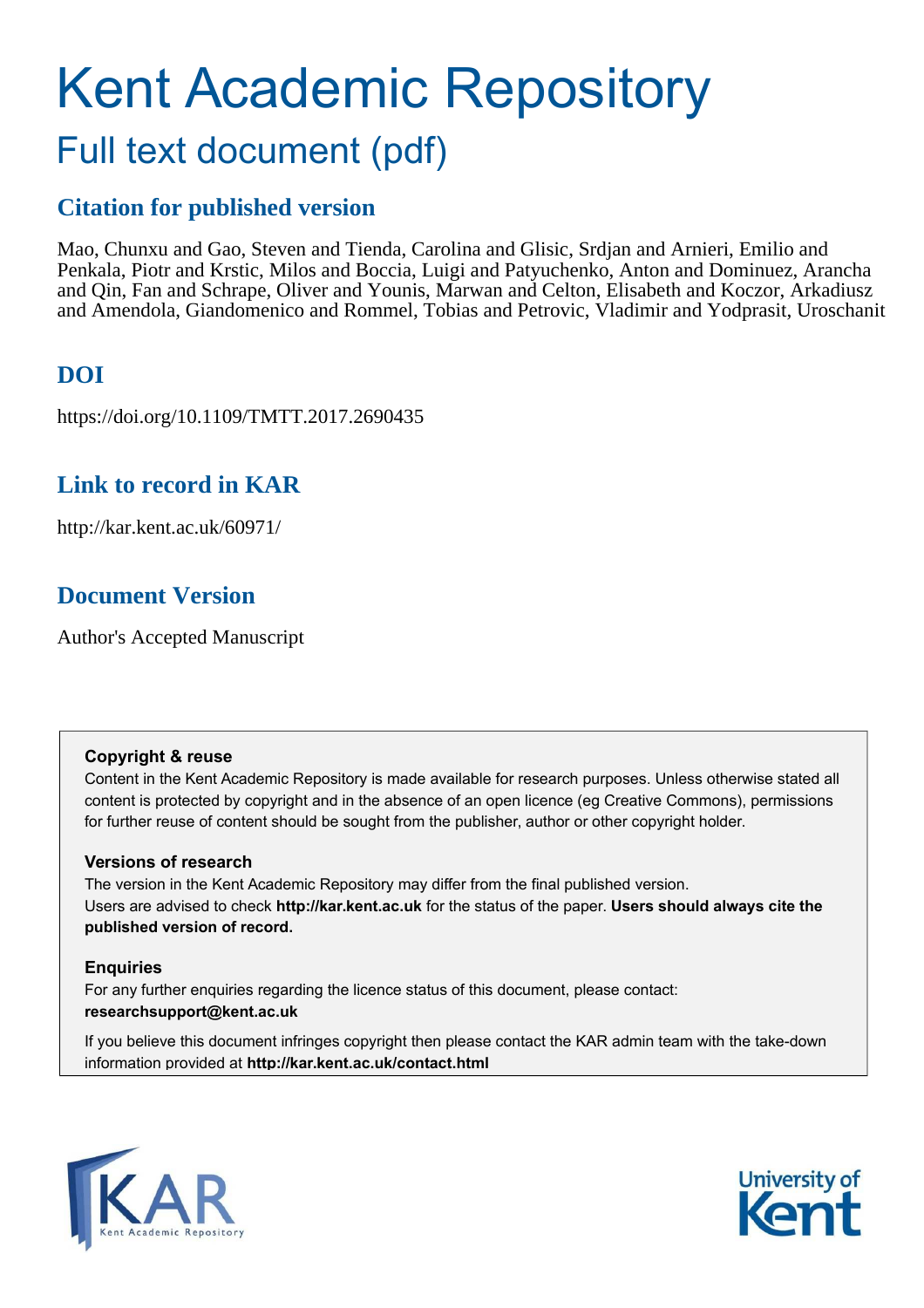# X/Ka-Band Dual-Polarized Digital Beamforming Synthetic Aperture Radar

Chunxu Mao, Steven Gao, Carolina Tienda, Srdjan Glisic, Emilio Arnieri, Piotr Penkala, Milos Krstic, Luigi Boccia, Anton Patyuchenko, Arancha Dominuez, Fan Qin, Oliver Schrape, Marwan Younis, Elisabeth Celton, Arkadiusz Koczor, Giandomenico Amendola, Tobias Rommel, Vladimir Petrovic, Uroschanit Yodprasit

**Abstract— This paper presents a novel digital beamforming (DBF) space-borne synthetic aperture radar (SAR) for future space-borne earth observation. The objective of the DBF-SAR system is to realize a next-generation space-borne SAR system for Europe, which has low cost, light weight, low power consumption, dual-band (X/Ka) dual-polarized operation and a compact size compatible with future small/micro satellites platforms. The concept and designs of the DBF multi-static SAR system are discussed first, followed by the designs of sub-systems such as digital beamforming networks (DBFN), MMIC and antennas are presented. Then some simulated and measured results of each sub-system are shown. The proposed SAR system has low cost and compact size and is promising for future SAR applications.** 

**Index Terms— Dual-band, dual-polarized, digital beamforming (DBF), synthetic aperture radar (SAR).** 

#### I. INTRODUCTION

pace-borne (synthetic aperture radar) SAR is a multi-Space-borne (synthetic aperture radar) SAR is a multi-<br>purpose sensor that can be operated in earth observation (EO) in any weather conditions and all day/night. Traditionally, the SAR system in space is a mono-static system, which uses the same antenna for transmitting and receiving. Most of space-borne SAR systems are based on large-satellite platforms and make use of phase-arrays or mechanical steering, thus they suffer from the problems of

A. Dominuez, E. Celton is with Innovative Solutions In Space BV, 629 JD, Delft, Netherlands.

high cost, high power consumption and limited performance [1]. This paper will present a novel X/Ka-band digital beamforming SAR (DBF-SAR) system proposed in the project DIFFERENT. DIFFERENT is abbreviated of "digital beam forming for low-cost multi-static space-borne synthetic aperture radars". The project currently still in progress, is collaborated amongst several leading universities, research institutes and companies in Europe. The aim of DIFFERENT project is to develop a low-cost, low weight, highly integrated, dual-band dual polarizations DBF-SAR instrument to overcome the limitations of current SAR systems and pave the way to small satellites formation flying missions.

 To solve the problems of traditional SAR systems, a multistatic SAR system based on formation flying small satellites is proposed in this paper. In this SAR system, the transmitting and receiving antennas are separated and mounted on separate satellites, enabling a lager freedom of operation and increasing the sensitivity due to the reduction of transmitter/receiver switches. This distributed multi-static SAR system will strongly support the use of small, low-cost satellites in the future [2]-[5]. The reduction of power demands of passive receivers will also enable an accommodation of radar payload on micro-satellites.

 The DBF technique applied in SAR system is to reduce the cost, weight and power consumption in micro-satellites. In this concept, the receiving antenna is split into multiple subaperture and the received signals from each sub-aperture element are separately amplified, down-converted and digitized. Compared with analogue beam forming, DBF is much more powerful as it can form multiple steerable beams towards different targets simultaneously and adaptive beam shaping [6]. The DBF-SAR system can improve the radar performances with better sensitivity, lower ambiguity level and higher resolution over a wide swath. In addition, due to the multiple independent data channels, the operation flexibility can be enhanced. It is evaluated that DBF will be employed by next-generation of space-borne SAR missions such as Tandem–L [7], Sentinel-1 follow-on [8], NASA-ISRO [9] and HRWS [10]. An example of a potential Earth observation mission based on the SAR system in DIFFERENT has been illustrated in [11] [12].

 Up to now, all of the SAR systems for small satellites are operating at single band, which limits SAR applications in

This paper is an expanded version from the 2015 Asia-Pacific Microwave Conference, Nanjing, China, Dec. 6-9, 2015. Manuscript submitted on Jan 31, 2016; This work is supported by the project "DIFFERENT" funded by EC FP7 (grant no. 6069923).

C. Mao, S. Gao and F. Qin are with School of Engineering and Digital Arts, University of Kent, Canterbury, UK (email: cm688@kent.ac.uk; s. gao@kent.ac.uk).

C. Tienda, A. Patyuchenko, M. Younis and T. Rommel are with Microwaves and Radar Institute, German Aerospace Center (DLR), 82234 Wessling, Germany.

S. Glisic, U. Yodprasit are with Silicon Radar GmbH, 15236 Frankfurt (Oder), Germany.

E. Arnieri, L. Boccia and G. Amendola are with DIMES, Universitàdella Calabria, 87036 Arcavacada di Rende Cosenza, Italy.

P. Penkala, A. Koczor are with Evatronix S.A. Bielsko-Biała, 43-300 Bielsko-Biała, Poland.

M. Krstic, O. Schrape and V. Petrovic are with IHP, 15236 Frankfurt (Oder), Germany.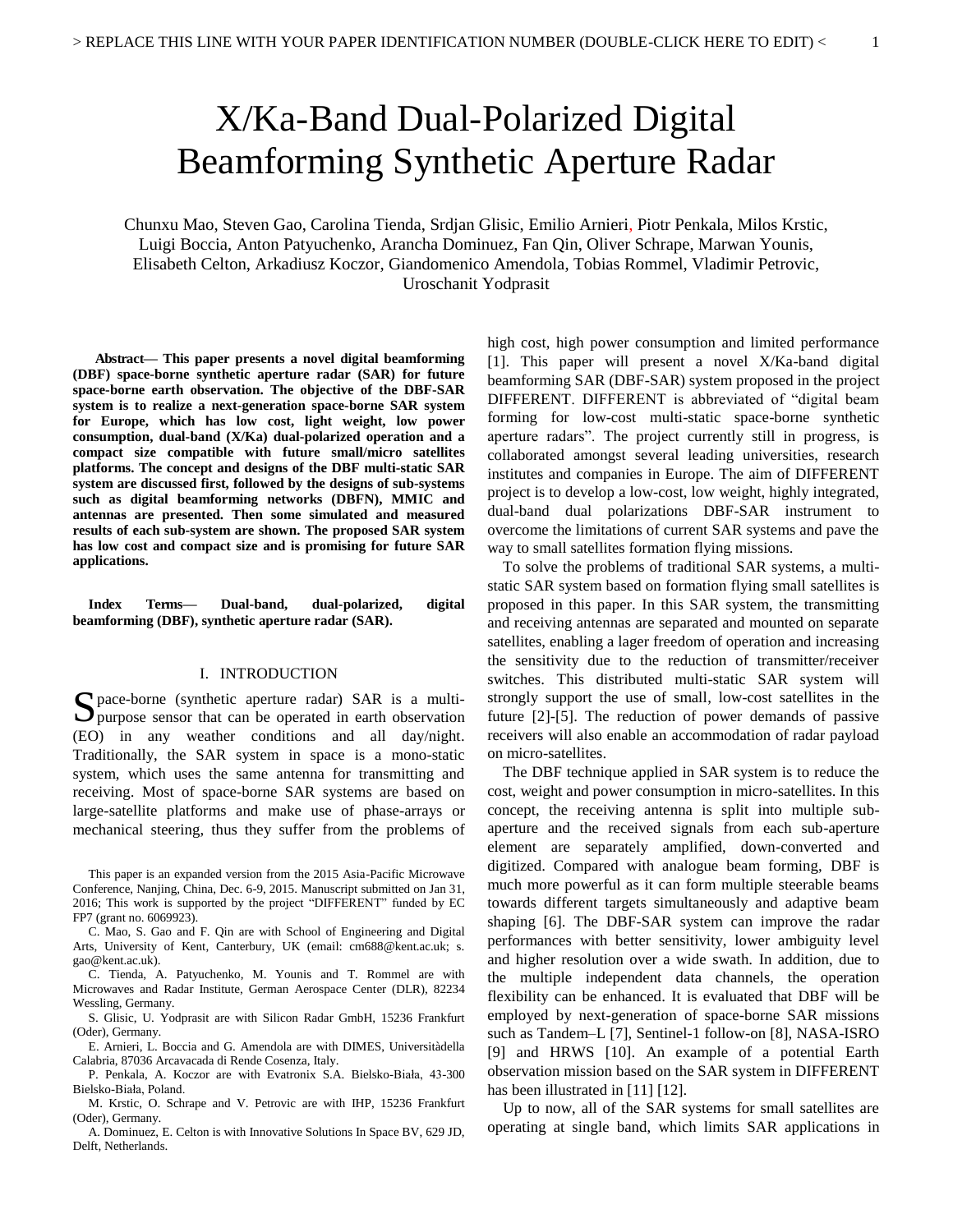more advanced EO mission. A shared-aperture, dual-band dual-polarized SAR radiation board will not only lead to a compact size, low cost SAR system, but also versatile applications. To meet the requirements of the future SAR missions, the bandwidth of each band should be larger than 5 %. Besides, the dual-band antenna with excellent cross polarization discrimination (XPD) and high isolation between elements are required.

 This paper is organized as follows. Section II presents the state-of-the-art space-borne SAR systems and the DBF-SAR system in the project DIFFERENT. Section III presents the design of DBFN. Section IV presents the designs and results of MMIC and silicon manufacturing technologies. Section V presents the designs and results of the integrated feed using an X/Ka-band dual-polarized array and the whole antenna system followed by conclusion in Section VI.

#### II. DBF-SAR SYSTEM

#### A. State-Of-The-Art Space-Borne SAR Systems

 There has been a considerable increase of EO applications that requires high-resolution SAR images. New SAR instruments must fulfill challenging requirements and enable the capability of acquiring images with both wide-swath and high resolution. The two key technologies considered to improve future SAR performance are digital beamforming and multi-aperture signal recording. An example of this approach is referred to as HRWS (high-resolution wide-swath) SAR which can cover 70 km swath with 1 m resolution [\[13\].](#page-7-0)

 In SAR applications, the radar pulse travel time and its arrival angle to the ground is directly associated. For every instant of time, the antenna gain in receiver can be optimized using real time beamforming in the direction the expected echo from ground is arriving. Digital beamforming on receiver denotes as SCORE (scan-on-received) process, which steers the narrow elevation beam on receiver in the desired direction. Large received antennas are frequently used to increase the sensitivity without reducing the swath width [\[14\]](#page-7-1) [\[15\].](#page-7-2)

 To further improve the azimuth resolution than the conventional stripmap SAR, the receiver antenna can be divided into multiple sub-antennas along the track direction. Each antenna acquires several azimuth samples of echo from the transmitted pulse and sees a wider Doppler spectrum. Each aperture is connected to a received channel; the received signals are recorded and retransmitted to the ground for further post-processing [\[16\].](#page-7-3) A coherent combination of the signals from the different sub-apertures provides a unique high resolution SAR image. This technique has one limitation that fixed PRF (Pulse Repetition Frequency) is required. Between two consecutive transmit pulses, the satellite should move half distance of the length of the antenna [\[16\].](#page-7-3) This limitation can be overcome using multichannel data processing [\[18\]-](#page-7-4)[\[20\].](#page-7-5)

 The HRWS SAR requires a large antenna apertures to cover a large swath areas. For every 100 km swath width, approximately 10 m aperture is required. To avoid the increase of the antenna size, new instruments have been developed [\[21\].](#page-7-6) In ScanSAR technique, different azimuth bursts are used to cover several swathes. The resolution loss of this approach



Fig. 1. Architecture of radar module in DIFFERENT.

is compensated using a wider Doppler spectrum. This system is considered by ESA to cover 400 km swath width with 5 m resolution in a project that will replace Sentinel-1 [\[22\].](#page-7-7) A drawback of the multichannel ScanSAR is that high Doppler centroid is required to meet the astringent resolution requirements.

 Apart from multichannel ScanSAR, other alternative concepts have been considered to save the echoes arriving from different directions simultaneously. This concept increases the swath width without increasing the antenna size and bursts. Another interesting alternative are parabolic reflectors fed with a phased array. The reflector focuses the arriving echo and transmit it to the different channels of the feed [\[23\]](#page-7-8) [\[24\].](#page-7-9) The feed elements are digitally combined, contributing to a multiple-beam technique. The main drawback of this mode is the blind ranges which is produced because the radar cannot transmit and receive simultaneously. This limitation can be overcome using a bi-static SAR where the pulse is transmitted with one satellite and received by the other [\[25\].](#page-7-10) Another alternative is to use a variation of PRF to shifts the blind ranges across the swath; however, additional data processing is required in this cas[e \[26\].](#page-7-11) Fig. 1. Architecture of the minimization and the storage of the storage of the minimization and 4 in a project that will replace Sentime-1 [22]. A storage researched by BSA to cover 400 km swath width string Deplet resear

#### B. SAR System in DIFFERENT Project and Its Design

 The innovative SAR concept developed in DIFFERENT is based on digital beamforming (DBF) concept. DIFFERENT enables the realization of multiple advanced operational modes and make it innovative compared with current platforms. DIFFERENT has a dual-band (X- and Ka-bands) performance which enables it apply in new mission scenarios [\[29\].](#page-7-12) The project is planned for operating in a constellation with two or more satellites involved. The DIFFERENT concept mission could not only fly in tandem with an existing X-band master satellite but also as a swarm of small platforms to collect the Ka-band data. The Ka-band sub-system of DIFFERENT can be extended into a compact single-pass interferometric system based on the same satellite platform. Due to the high Ka-band frequencies, it is possible to be realized within a single satellite spacecraft.

 The architecture of DIFFERENT radar module demonstrator consists of four main blocks: RF board, analog to digital converters (ADC) board and digital board (DGT). These blocks are connected through interfaces, as shown in Fig. 1. The radiating board is composed of 6 X-band and 96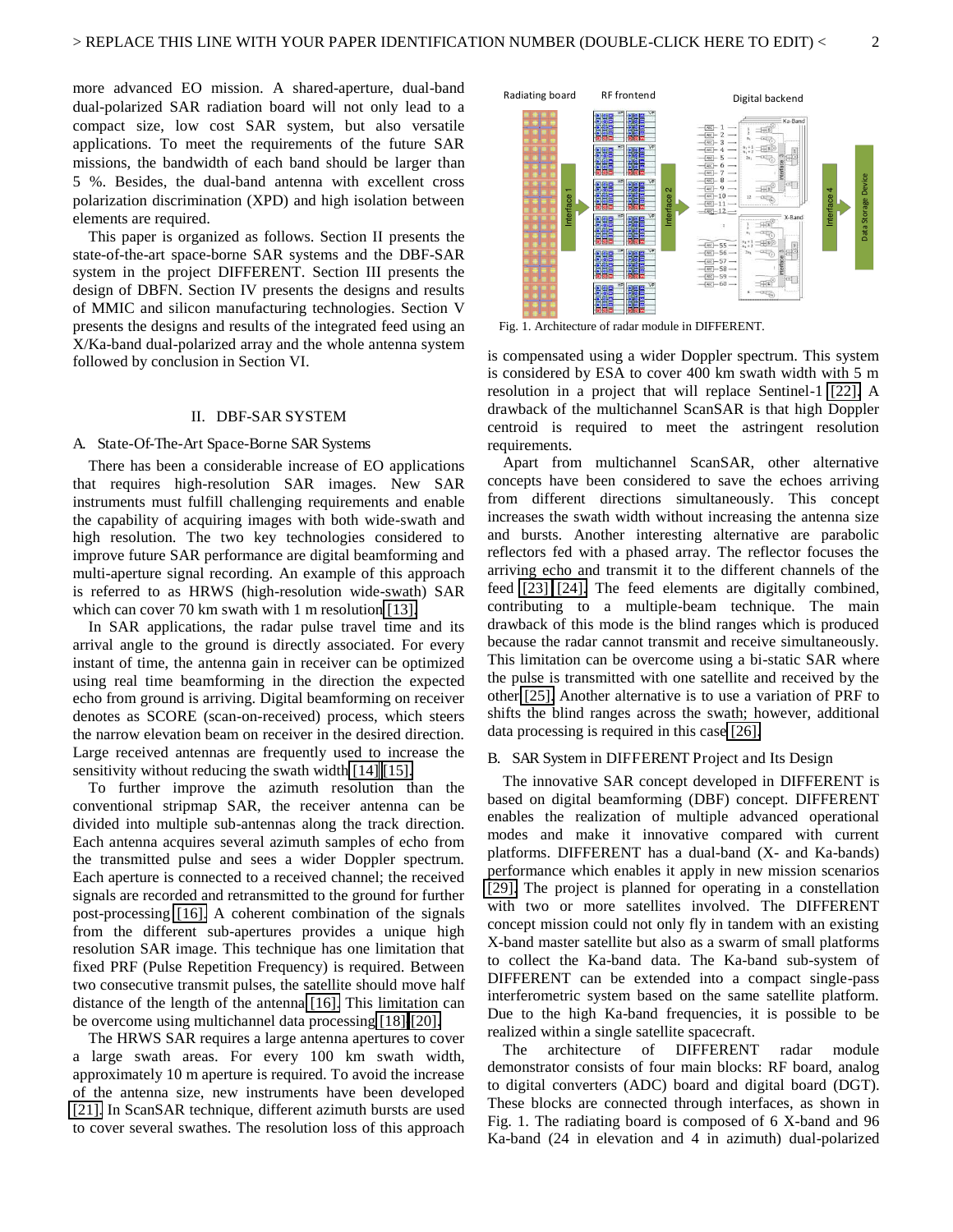

Fig. 2. Block diagram of active summation of the RF frontend.

antenna elements. Every  $2 \times 2$  Ka-band elements are active combined and form a channel, as shown in Fig. 2. The function of each RF MMIC unit is to down-convert the received V- and H-pol signals to an intermediate frequency (IF) band. The down-converted signals are processed in the digital backend block, which contains 60 ADCs. After digitization, the IF signals are pre-processed in the Digital Beamforming Network (DBFN). There are in total  $4 \times 2$ DBFN blocks integrated into 6 DGT boards. In each DBFN unit, the digitized data corresponding to all elevation channels, specific azimuth channel and polarization are weighted and combined.

 The maximum power level for the X- and Ka-band subsystems is estimated using the radar equation for distributed targets,

$$
P_r = \frac{P_t G_T G_R \lambda^2 \sigma_0 \tau_p c}{2(4\pi)^3 L_f} \cdot \frac{\int_{\phi} |C_T(\phi)|^2 |C_R(\phi)|^2 d\phi}{r^3(\vartheta) sin(\eta_i)} \cdot \frac{1}{N} \tag{1}
$$

where  $P_t$  is the transmit power,  $G_T$  is the gain of the transmit antenna,  $G_R$  is the gain of the receive antenna,  $\lambda$  is the wavelength,  $\sigma_0$  is the backscattering coefficient,  $\tau_p$  is the pulse length,  $c$  is the speed of light,  $L_f$  is the losses component,  $C_T(\phi)$ ,  $C_R(\phi)$  are transmit and receive antenna patterns,  $\phi$  is the antenna pattern angle, r is the slant range,  $\eta_i$  is the incidence angle of the signal, N is the number of reflector channels receiving the most of the power from the given direction. Using the (1), the maximum received power level by a single reflector channel can be estimated. To ensure a certain margin in the maximum power level,  $N = 1$  is chosen. Thus, the results for both bands sub-systems of DIFFERENT are obtained. For X-band, the maximum and minimum receive power are -62.9 dBm and -90.66 dBm respectively and for Kaband, the results are -70.85 dBm and -90.9 dBm, respectively.

 The minimum power levels are defined as the noise level, which can be evaluated according to the following expression,

$$
P_n = kTB_w \tag{2}
$$

where  $k$  is Boltzmann constant,  $T$  is the noise temperature,  $B_{\rm w}$  is the signal bandwidth. The noise level depends on the final hardware of the module. Therefore the minimum power levels given in this section must be considered.



Fig. 3. System architecture of the reflector based DBF-SAR.



Fig. 4. Radiation patterns of different spacing between elements at 0° (dashed line) and 0.13° (solid line) with DBF post-processing used.

 The reflector system is adopted in the DBF-SAR system, which consists of a parabolic reflector and a feed array of receive elements, as shown in Fig. 3. To illuminate a given angular segment in elevation, the corresponding feed elements are activated. In this case, DBF consists of selecting a subset of the feed elements and summing up the corresponding data streams weighted with complex coefficients  $w_i(t)$ . In a general case, the output signal in this case is represented by,

$$
s_{re}(t) = \sum_{i=1}^{N_{re}} w_i(t) \cdot s_i(t)
$$
 (3)

 $s_i(t)$  is the data stream of the channel *i*,  $w_i(t)$  is the time varying complex coefficient,  $s_{re}(t)$  is the summed up output signal.

 In the basic case, the complex weighting coefficients are equal to 0 (for non-activated feed elements) or 1 (for the activated feeds). Thus, the output signal is given by

$$
s_{re}(t) = \sum_{i=n}^{n+N_{act}} s_i(t), n \ge 1, n + N_{act} \le N_{re}
$$
 (4)

 $N_{act}$  is the given number of adjacent active elements. The digital threshold detectors is used to determine whether a data stream is passed to the summation or nulled. For the SAR processing it is important to record the summed signal at each instance in order to reconstruct the actual antenna pattern.

 Fig. 4 shows the simulated radiation patterns of the illuminated parabolic reflector with the DBF post-processing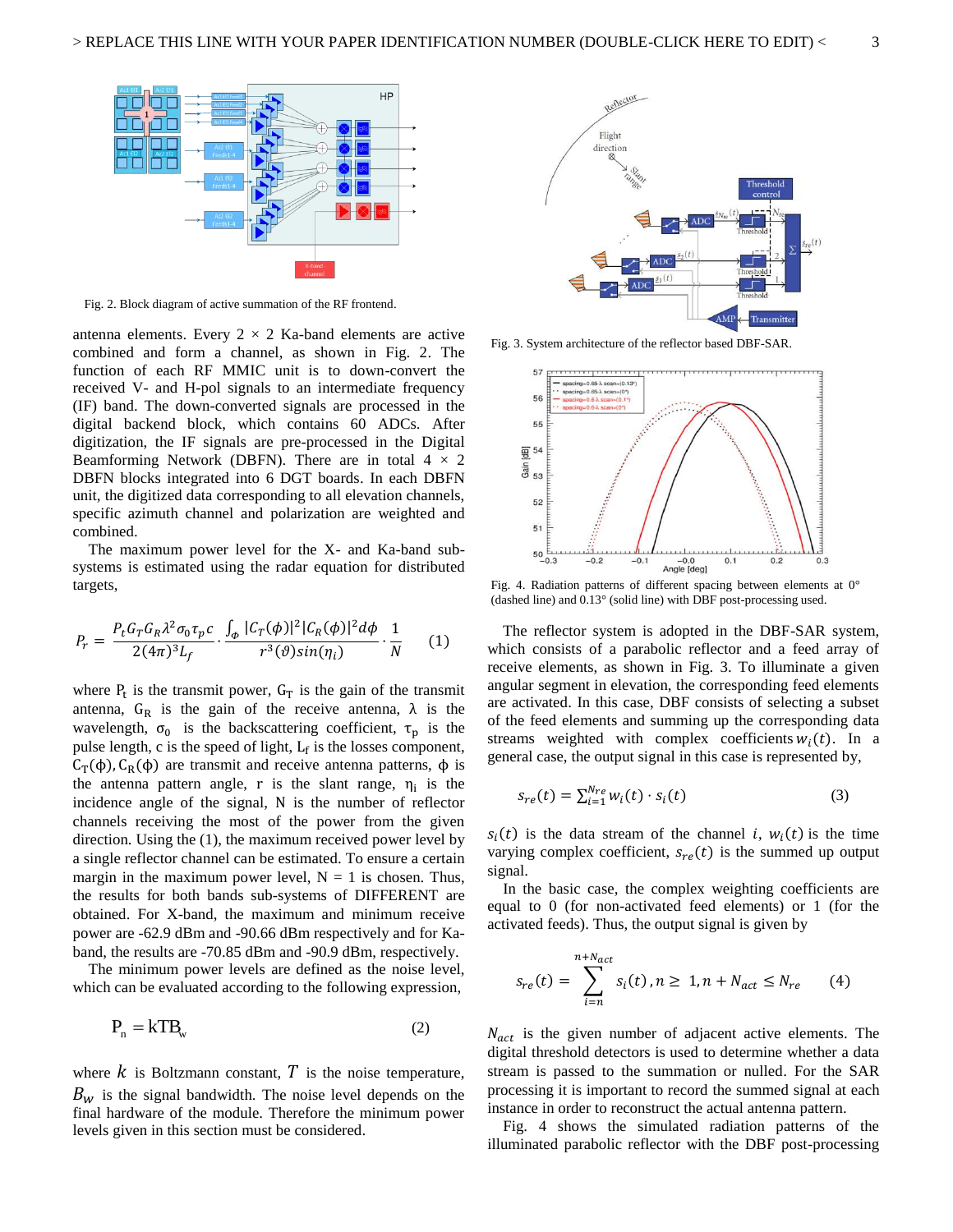

Fig. 5. System-level architecture of DBFN.



Fig. 6. Block diagram of the DGT board.

is applied. Two spacing of  $0.65 \cdot \lambda_{Ka}$  and  $0.6 \cdot \lambda_{Ka}$  between two consecutive elements are investigated. It is observed that the patterns at different scan angles and spacing exhibit a similar illumination performance (gain and HPBW) due to the complex DBF weights are employed.

#### III. DIGITAL BEAMFORMING NETWORK

 The system architecture of the digital part of radar demonstrator is presented in Fig. 5. The DBFN is composed of the front-end and back-end network blocks. Each front-end module is connected to four ADCs, synchronization bus, one back-end chip and SPI bus. SPI serves the purpose of a configuration and LUT programing interface. The control unit manages the start/stop function and the changes of complex weight synchronization. The DBFN is a cluster of individual working DBF cores. The nodes are synchronized with each other using a synchronization interface. The length and type of acquisition process is configurable by the SPI interface. The system which covers 60 ADC converters requires 16 cores. The core can work in two modes: static mode and dynamic



Fig. 7. Block diagram of the LNC: (a) X-band, (b) Ka-band.

mode. For static mode, the weights are fixed during operation whereas the weights can be changed in the dynamic mode. Then microprocessor adds up sub-streams to form an output stream for a given azimuth.

 Fig. 6 shows the block diagram of DGT board. The digital backend is composed of an ARM-based micro-processor, three ASICs and several modules of clock synthesizer, FTDI module (FIFO to USB), SMA connector and FMC connectors. The design has been verified using Verilog test bench, which is based on model-based design using MATLAB. Depending on the test scenario, one or more periods of input signals are provided to the ADC interfaces. The results of physical implementation are listed as follow:

- Die Size:  $6846.40 \times 6846.40 \mu m$
- Num. of Instances: 625738
- Number of Flip-Flops: 14901
- TMR Flip-Flops: 4408
- Chip Area: 47 mm²
- SRAM Area: 15.08 mm²
- Power consumption < 1.67 Watt

The dynamic power consumption is based on stimuli of RTL simulation. It represents an average of over 10 cycles of the main active timing window of the laid out design.

#### IV. MMIC AND SILICON TECHNOLOGY

 The purpose of the analog monolithic microwave integrated circuit (MMIC) chips is to amplify and down-convert the received X- and Ka-band signals to IF band. The architecture of the X- and Ka-band low-noise converter (LNC) chips is shown in Fig. 7. The X-band LNC features a low noise amplifier (LNA), a mixer drove with an off-chip 9.6 GHz LO signal and an output buffer. Fig. 7(b) shows the block diagram of the Ka-band LNC. Each Ka-band LNC chip is connected to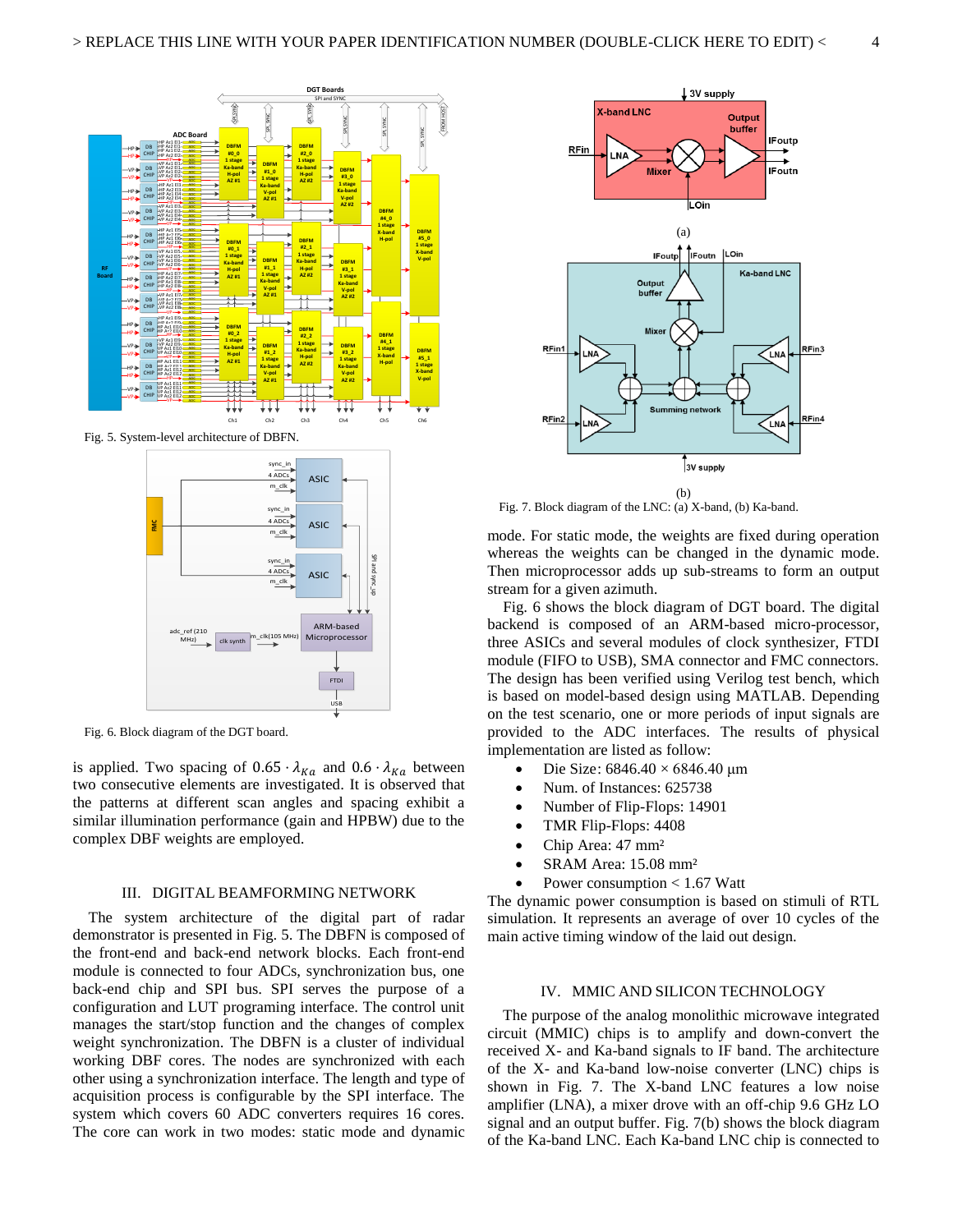

Fig. 8. Measured X-band LNA noise figure at 25 and 50 °C.



Fig. 9. Measured conversion gain of the X-band LNC vs. LO frequency.



Fig. 10. Measured conversion gain of the X-band LNC vs. temperature.

four Ka-band antenna elements. Signal from each antenna element is fed to one low-noise amplifier (LNA) and these signals are summed on-chip using Wilkinson combiners. The Ka-band mixer down-converts the signal with an off-chip 35.75 GHz LO signal. In the final stage, the down-converted signal will be filtered using the SMD filters.

 The LNAs are designed to minimize the noise figure (NF) which is, with the gain, a critical parameter for the performance of the LNC. Compensation of the bond-wire for the RF signal is done on-chip. Bond-wire inductance is part of the input matching of LNAs for both X- and Ka-band. LNCs for both bands have single-ended RF signal inputs (50 Ohms), single-ended LO input and differential IF output (100 Ohms) to match ADC input impedance. The mixers feature Gilbert cell topology and output buffers feature common collector topology. LNA test chips were fabricated to measure their noise figures and the gain on-wafer. The LNA gains at both bands is another important performance driver as it should be high enough so that the contribution of the noise from the mixer and IF buffer can be negligible. Total noise figure of the



Fig. 11. Measured Ka-band LNA noise figure at -20, 20 and 80 °C.



Fig. 12. Measured conversion gain of the Ka-band LNC vs. LO frequency.



Fig. 13. Measured conversion gain of the Ka-band LNC vs. temperature.

 X-band LNC chip is expected to be 3.2 dB, whereas the measured noise figure of the LNA is around 2 dB at 20°C. At the Ka-band, the signal-to-noise ratio (SNR) and noise figure can be improved by 3 dB for each stage of signal summation with Wilkinson combiners. Therefore, the total SNR can be improved by 6 dB.

 The X-band LNC draws 25 mA when biased at 3V. Simulated NF is 4.8 dB. As it can be observed in Fig. 8, simulated noise figure of the X-band LNA is 1.5 dB and measured 2.1 dB at room temperature. Total noise figure of the LNC is estimated to be 5.3 dB. Fig. 9 shows the measured conversion gain of the X-band LNC with different LO frequency. It is observed that a gain of 35.4 dB is achieved at 9.6 GHz. As shown in Fig. 10, the measured conversion gain of X-band LNC with different temperature. A conversion gain changes by 1.3 dB from -20 to 80  $^{\circ}$ C.

 Ka-band LNC draws 33 mA when biased with 3V. Measured and simulated noise figure of the Ka-band LNA at 35.75 GHz is 2.3 dB and 2.7 dB at room temperature, as shown in Fig. 11. The better result shown by the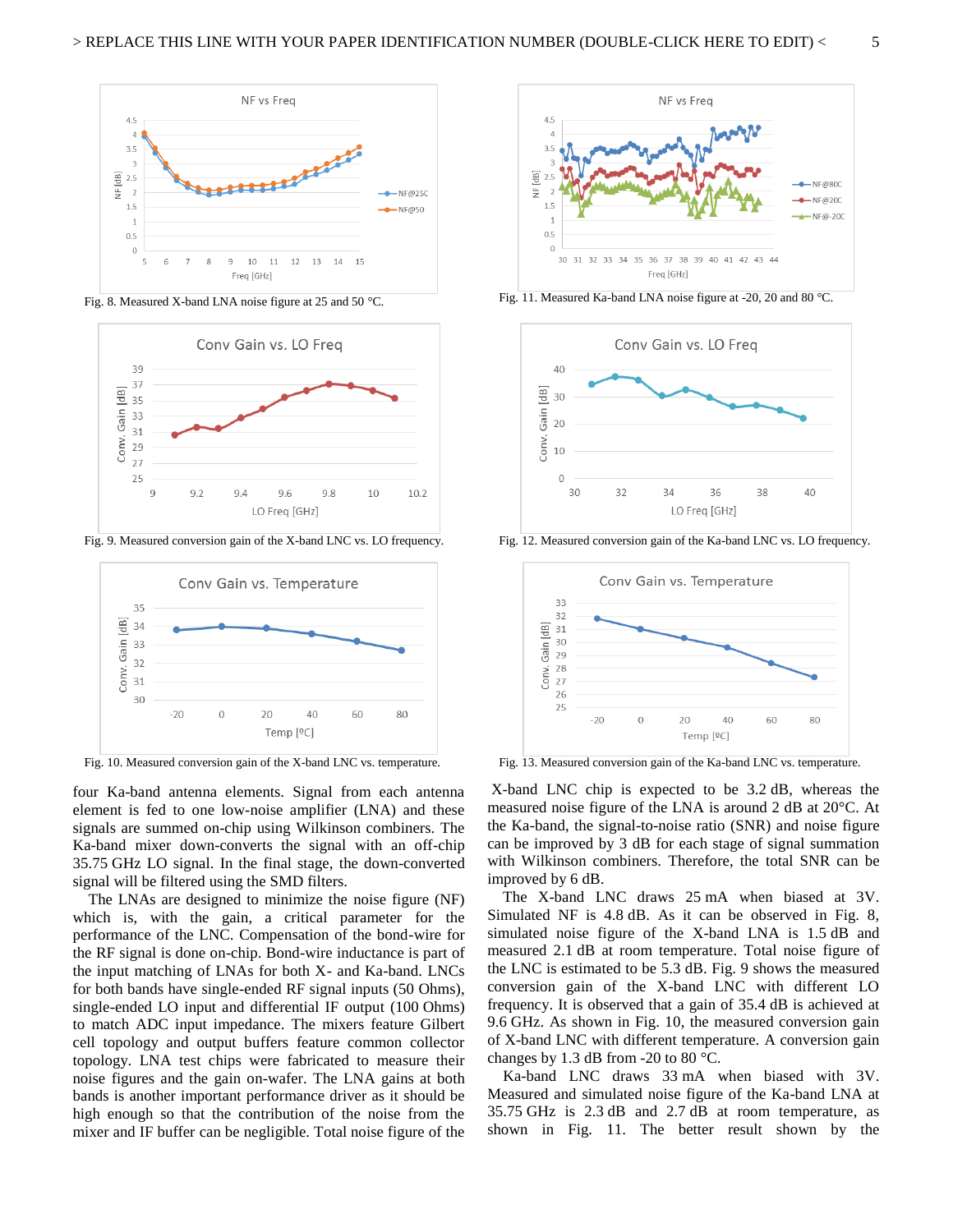

Fig. 14. The stack-up of the proposed RF Board.

 measurements is probably due to the ohmic losses which were overestimated in the simulations. Total noise figure of the Kaband LNC is estimated to be 0.6 dB. Fig. 12 shows the measured conversion gain of the Ka-band LNC chip. It is observed that 29.7 dB at 35.75 GHz is achieved. Fig. 13 shows the gain response with different temperature. As can be seen, the conversion gain drops by 4.5 dB when temperature changes from -20 to 80 °C.

 DBFN baseband chip and MMICs are designed and manufactured using IHP's technologies. Due to the demanding frequency range, high performance bipolar transistors are required for MMIC receiver implementation. As a consequence, 130 nm BiCMOS process has been selected which enables HBTs with  $f_T/f_{max} = 250/300$  GHz. The DBFN chip have less demanding performance and, for this reason, they have been manufactured using the low-cost 250 nm BiCMOS technology whose radhard space qualification is currently under investigation.

#### V. RF BOARD

#### A. Stack-Up Structure

 The RF Board consists of a 16 layers PCB hybrid stack-up where the radiating elements, the MMICs and the distribution networks are integrated. Fig. 14 shows the stack-up configuration of the proposed RF board. The radiating elements are implemented using metal layers from L1 to L7. A laser cavity is realized in the upper part to accommodate MMICs. Each Ka-band patch antenna is fed by the striplines in L7 through the slots in L6. The X-band dipole is fed by microstrip on L5. The striplines and microstrips are connected to the microstrips on L1 via the vertical transition so as to give access the active devices (MMIC).

#### B. Integrated Feed using X/Ka-Band Dual-Polarized Array

#### 1) X/Ka-band antenna element

 Fig. 15 shows the configuration and the part of stack-up structures (L1 to L8) of the X- and Ka-band radiating elements. The X-band radiating element is a pair of crossdipole antenna, which is printed on the both sides of a substrate, as shown in Fig. 15(a). The dipoles are proximately



Fig. 15. The configuration and stack-up of radiating elements: (a) X-band, (b) Ka-band.



Fig. 16. The prototype of the X/Ka-band dual-polarized subarray: (a) top view, (b) bottom view.

coupled using microstrips. The X-band antenna is designed to work at 9.6 GHz with bandwidth of 300 MHz. To further enhance the radiation performance, parasitic dipoles are added above the driven dipoles with a foam of 2 mm between them. The Ka-band radiating element is a patch antenna, which is fed using stripline through the slots in the ground plane as shown in Fig. 15(b). The patch is designed to work at 35.75 GHz with the bandwidth over 1 GHz. The driven patch of Kaband and the feed of X-band are in the same layer. A pair of cross parasitic dipoles are added on the uppermost board for improving the performance of radiation and gain.

#### 2) X/Ka aperture-shared sub-array

 Based on the X/Ka-band antenna elements design, an X/Kaband dual-polarized sub-array is prototyped and shown in Fig. 16. It is composed of 2 X-band element and  $4 \times 10$  Ka-band elements. Fig. 17 shows the simulated and measured Sparameters at X-band and Ka-band respectively. It is observed that the X-band antenna exhibit a good impedance matching performance from 9.3 to 9.9 GHz, slightly wider than the simulated ones. The isolation is over 20 dB between the two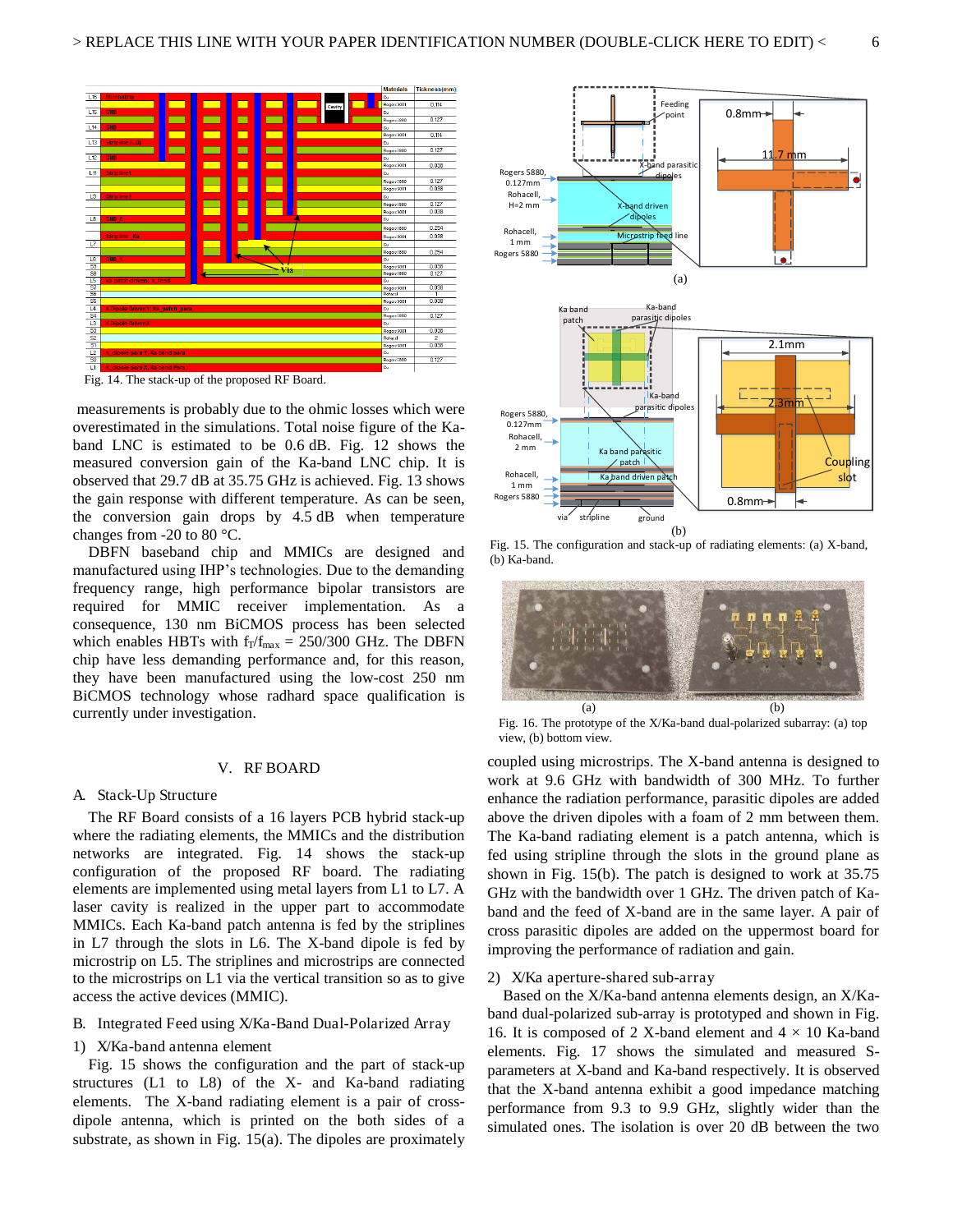

<span id="page-7-1"></span><span id="page-7-0"></span>Fig. 18. The simulated and measured normalized radiation patterns: (a) 9.6 GHz, (b) 35.75 GHz.

<span id="page-7-3"></span><span id="page-7-2"></span>

<span id="page-7-4"></span>Fig. 19. Configuration of reflector system.

<span id="page-7-8"></span><span id="page-7-7"></span><span id="page-7-6"></span><span id="page-7-5"></span>

<span id="page-7-11"></span><span id="page-7-10"></span><span id="page-7-9"></span>Fig. 20. The simulated radiation patterns of the reflector (a) 9.6 GHz, (b) 35.75 GHz.

<span id="page-7-12"></span>polarizations. A bandwidth from 34 to 38 GHz is achieved for Ka-band antenna.

 Fig. 18 shows the normalized radiation patterns at 9.6 GHz and 35.75 GHz, respectively. It is observed excellent radiation performance at X- and Ka-band is achieved with the cross polarization discrimination (XPD) over 20 dB. It is noted that X-band channel (1  $\times$  1 element) and Ka-band channel (2  $\times$  2 elements combined) are measured.

#### 3) SAR antenna system including the feed and reflector

The radiation patterns of the antenna with the reflector included are also investigated. Fig. 19 shows the configuration of the antenna system, which is composed of a paraboloid reflector and a planar feed source. The feed source is the radiation patterns presented in Fig. 18. Fig. 20 presents the radiation patterns of the antenna system at 9.6 and 35.75 GHz. It is observed that when the reflector is illuminated with Xband antenna, a gain of 40 dBi and the 3-dB beam width of  $0.8<sup>0</sup>$  are achieved. At the Ka-band operation, the gain is over 56 dBi and the 3-dB beam width is approximately  $0.2<sup>0</sup>$ .

#### VI. CONCLUSION

In this paper, a novel X/Ka-band dual-polarized DBF-SAR system within the DIFFERENT project is presented. The aim of DIFFERENT is to develop next-generation space-borne SAR systems applied in the future small or micro satellites. The novel SAR concept and techniques such as multi-static, digital beam-forming, reflector-based dual-band dualpolarized aperture-shared antenna array and the integration are presented. Some simulated and measured results of the radiating board, RF frontend, MMIC and digital beamforming network are presented and discussed. The DBF-SAR system has low cost, compact size and high flexibility due to the DBF multi-static SAR architecture and highly integrated RF/digital subsystems, thus it is promising for future SAR missions.

#### **REFERENCES**

- [1] W. Imbriale, S. Gao and L. Boccia, Space Antenna Handbook, 2012: Wiley.
- [2] P. Zebker, T. Farr, R. Salazar and T. Dixon, "Mapping the world's topography using radar interferometry: the TOPSAR mission," Proc. IEEE, vol. 82, no. 12, pp. 1774-1786, Dec. 1994.
- [3] M. Martin, P. Klupar, S. Kilberg and J. Winter, "Techsat 21 and revolutionizing space missions using microsatellites," 15<sup>th</sup> Am. Inst. Of Aeronaut. And Astronaut Conf. on Small Satellites 2001, Utah, USA, 2001.
- [4] D. Massonnet, "Capabilities and limitations of the interferometric cartwheel," IEEE Trans. Geosci. Tomote Sens., vol. 39, no. 3, pp. 506- 520, Mar. 2001.
- [5] N. B. Evatronix IPns, P. Lee and R. Girard, "The RADARSAT-2/3 topographic mission," EUSAR 2002, Cologne, Germany, pp. 37-39, 2002.
- [6] W. Imbriale, S. Gao and L. Boccia (eds), Space Antenna Handbook, John Wiley & Sons, UK, May 2012.
- [7] A. Moreira, G. Krieger, M. Younis, I. Hajnsek, K. Papathanassiou, M. Eineder, F. De Zan, "Tandem-L: A mission proposal for monitoring dynamic earth processes", IEEE International Geoscience and Remote Sensing Symposium (IGARSS 2011), pp. 24-29, Jul. 2011.
- [8] Grzegorz Adamiuk, Christoph Schaefer, Christian Fischer, Christoph Heer, "SAR Architectures based on DBF for C- and X-band applications", Proceedings of 10th European Conference on Synthetic Aperture Radar (EUSAR 2014), Berlin, Germany, pp. 3-5, Jun. 2014.
- [9] Paul A. Rosen, Yunjin Kim, Scott Hensley, Scott Shaffer, Louise Veilleux, James Hoffman, Chung-Lun Chuang, Manab Chakraborty, V.Raju Sagi, R.Satish, Deepak Putrevu, and Rakesh Bhan, "An L- and S-band SAR Mission Concept for Earth Science and Applications", Proceedings of 10th European Conference on Synthetic Aperture Radar (EUSAR 2014), Berlin, Germany, pp. 3-5, Jun. 2014.